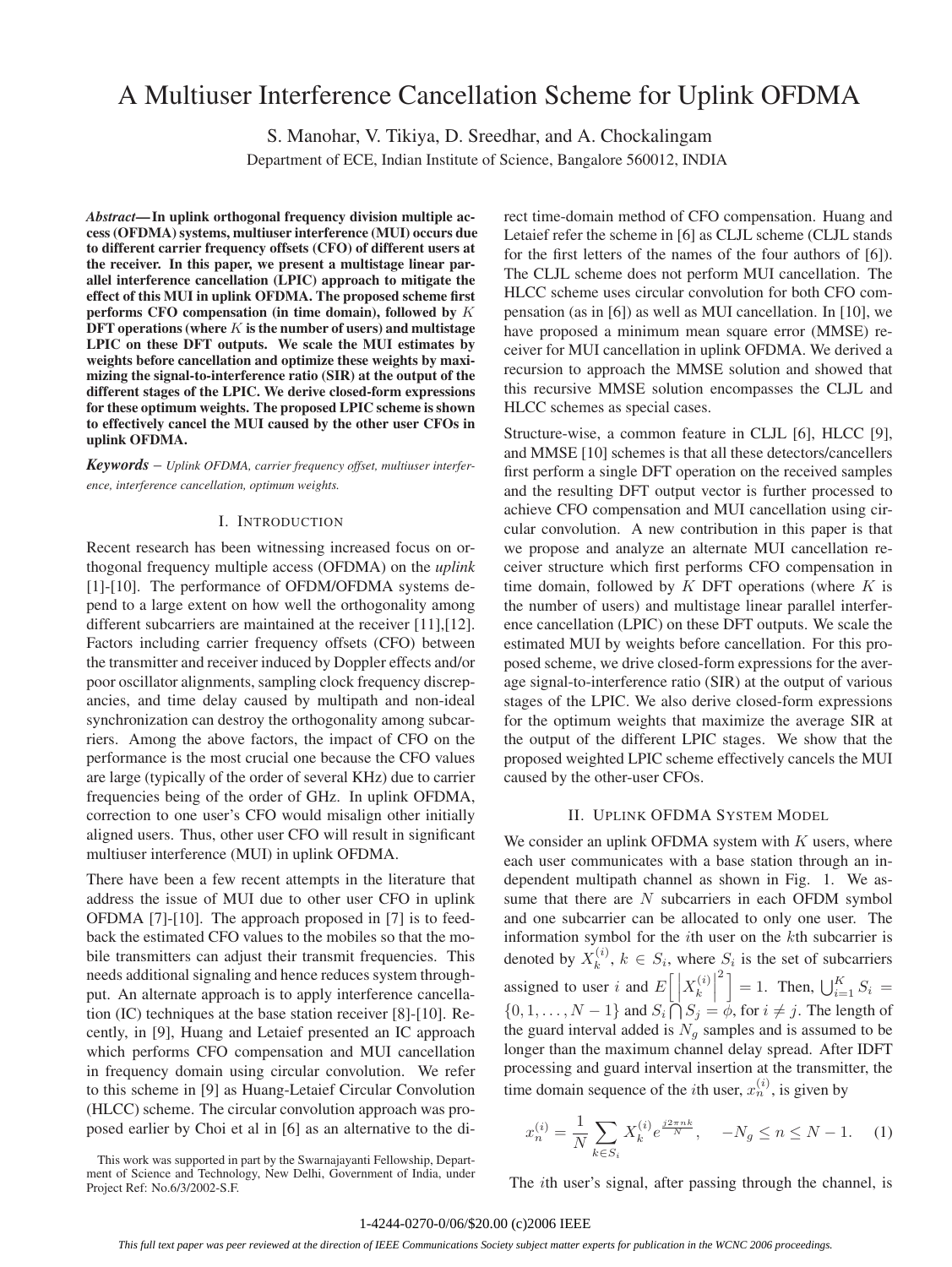

Fig. 1. Uplink OFDMA system model.

given by

$$
s_n^{(i)} = x_n^{(i)} \star h_n^{(i)}
$$
 (2)

where  $\star$  denotes linear convolution and  $h_n^{(i)}$  is the *i*th user's abound impulse response. It is assumed that  $h^{(i)}$  is non-zero channel impulse response. It is assumed that  $h_n^{(i)}$  is non-zero<br>call for  $n = 0$ ,  $I = 1$  where  $I$  is the maximum ehempel only for  $n = 0, \ldots, L - 1$ , where L is the maximum channel delay spread, and that all users' channels are statistically independent. We assume that  $h_n^{(i)}$ 's are i.i.d. complex Gaussian with zero mean and  $E\left[\left(h_{n,I}^{(i)}\right)^2\right] = E\left[\left(h_{n,Q}^{(i)}\right)^2\right] = 1/L,$ where  $h_{n,I}^{(i)}$  and  $h_{n,Q}^{(i)}$  are the real and imaginary parts of  $h_n^{(i)}$ . The channel coefficient in frequency domain  $H_k^{(i)}$  is given by

$$
H_k^{(i)} = \sum_{n=0}^{L-1} h_n^{(i)} e^{\frac{-j2\pi nk}{N}},\tag{3}
$$

and  $E\left[\left|H_k^{(i)}\right|^2\right]=2$ . The received baseband signal after k coarse carrier frequency tracking (leaving some residual carrier frequency offset) is given by

$$
r_n = \sum_{i=1}^{N} s_n^{(i)} e^{\frac{j2\pi\epsilon_i n}{N}} + z_n, \quad -N_g \le n \le N - 1,\tag{4}
$$

where  $\epsilon_i$ ,  $i = 1, \ldots, K$  denotes *i*th user's residual carrier frequency offset (CFO) normalized by the subcarrier spacing, and  $z_n$  is the AWGN with zero mean and variance  $\sigma^2$ . We assume that all users are time synchronized and that  $\epsilon_i$ ,  $i =$  $1, \cdots, K$  are known at the receiver.

Figure 2 shows the receiver baseband processing including  $i$ ) CFO compensation in time domain and guard time removal,  $ii)$  K DFT operations (one for each user), and  $iii)$  linear parallel interference cancellation (LPIC) in multiple stages. Note that the CFO compensation is carried out in time domain by multiplying  $r_n$  with  $e^{-\frac{j2\pi\epsilon_i n}{N}}$ ,  $i = 1, \dots, K$  (this method of CFO compensation is referred to as the direct method in [6]). The received signal after CFO compensation and guard time removal for the ith user is given by

$$
y_n^{(i)} = r_n e^{-\frac{j2\pi \epsilon_i n}{N}}, \quad 0 \le n \le N - 1,
$$
 (5)  
which forms the input to the *i*th DFT block. The output of the

DFT block for the  $i$ th user on the  $k$ th subcarrier is then given by

$$
Y_k^{(i)} = H_k^{(i)} X_k^{(i)} + \sum_{\substack{l=1 \ l \neq i}}^K \sum_{q \in S_l} \rho_{kq}^{(i),(l)} H_q^{(l)} X_q^{(l)} + Z_k^{(i)} \tag{6}
$$

where

$$
\rho_{kq}^{(i),(l)} = \frac{\sin \pi (k - q + \delta_{li})}{N \sin \frac{\pi}{N} (k - q + \delta_{li})} \exp \left(-j(1 - \frac{1}{N})\pi (k - q + \delta_{li})\right),\tag{7}
$$



Fig. 2. Receiver baseband processing – CFO compensation (in time domain) and multistage interference cancellation.

and  $\delta_{li}$  is the difference between the *i*th user and *l*th user CFO values given by

$$
\delta_{li} = \epsilon_l - \epsilon_i. \tag{8}
$$

The channel coefficient  $H_k^{(i)}$  is given by (17) and the noise component  $Z_k^{(i)}$  is given by

$$
Z_k^{(i)} = \sum_{n=0}^{N-1} z_n^{(i)} e^{\frac{-j2\pi n(k+\epsilon_i)}{N}}.
$$
 (9)

Note that the 2nd term in (6) represents the MUI present at the DFT output. In the case of single user detection (SUD), the DFT outputs,  $Y_k^{(i)}$ 's, can be directly used to make the symbol decision. Additional processing may be performed on  $Y_k^{(i)}$ 's<br>to mitigate the effect of the MIII. For example, multistage to mitigate the effect of the MUI. For example, multistage interference cancellation techniques can be employed to improve performance. In the following section, we propose a multistage weighted linear parallel interference cancellation scheme which operates on the DFT outputs,  $Y_k^{(i)}$ 's.

# III. PROPOSED WEIGHTED LINEAR PIC SCHEME

The proposed multistage weighted linear PIC (WLPIC) scheme is explained as follows. Let  $m$  denote the stage index. We take the DFT outputs,  $Y_k^{(i)}$ 's, in (6) as the first stage  $(m = 1)$ outputs of the receiver, i.e.,  $Y_{k,(1)}^{(i)} = Y_k^{(i)}$ . In the case of SUD, the symbol decisions are made directly from  $Y_{k,1}^{(i)}$ 's.<br>Parallel interference cancellation is performed in the subse-Parallel interference cancellation is performed in the subsequent stages. In a given LPIC stage  $m, m > 1$ , an estimate of the MUI is made based on the soft values of the previous stage outputs. These MUI estimates are scaled by weights and cancelled from the DFT outputs,  $Y_{k,(1)}^{(i)}$ .

The interference cancelled output of the ith user on the kth subcarrier in the *m*th stage,  $Y_{k,(m)}^{(i)}$ ,  $m > 1$ , can be written as

$$
Y_{k,(m)}^{(i)} = Y_{k,(1)}^{(i)} - w_{k,(m)}^{(i)} \underbrace{\sum_{l=1}^{K} \sum_{q \in S_l} \rho_{kq}^{(i),(l)} Y_{q,(m-1)}^{(l)}}_{\text{MUI estimate}} \tag{10}
$$

where  $Y_{k,(1)}^{(i)}$  is the 1st stage output given by (6) and  $\rho_{kq}^{(i),(l)}$ is given by (7). It is noted that  $\sum_{\substack{l=1 \ l \neq i}}^K \sum_{q \in S_l} \rho_{kq}^{(i),(l)} Y_{q,(m-1)}^{(l)}$ is the MUI estimate, and  $w_{k,(m)}^{(i)}$  is the weight with which this MIII estimate is scaled and cancelled. It is noted that the this MUI estimate is scaled and cancelled. It is noted that the SUD becomes a special case of the proposed WLPIC scheme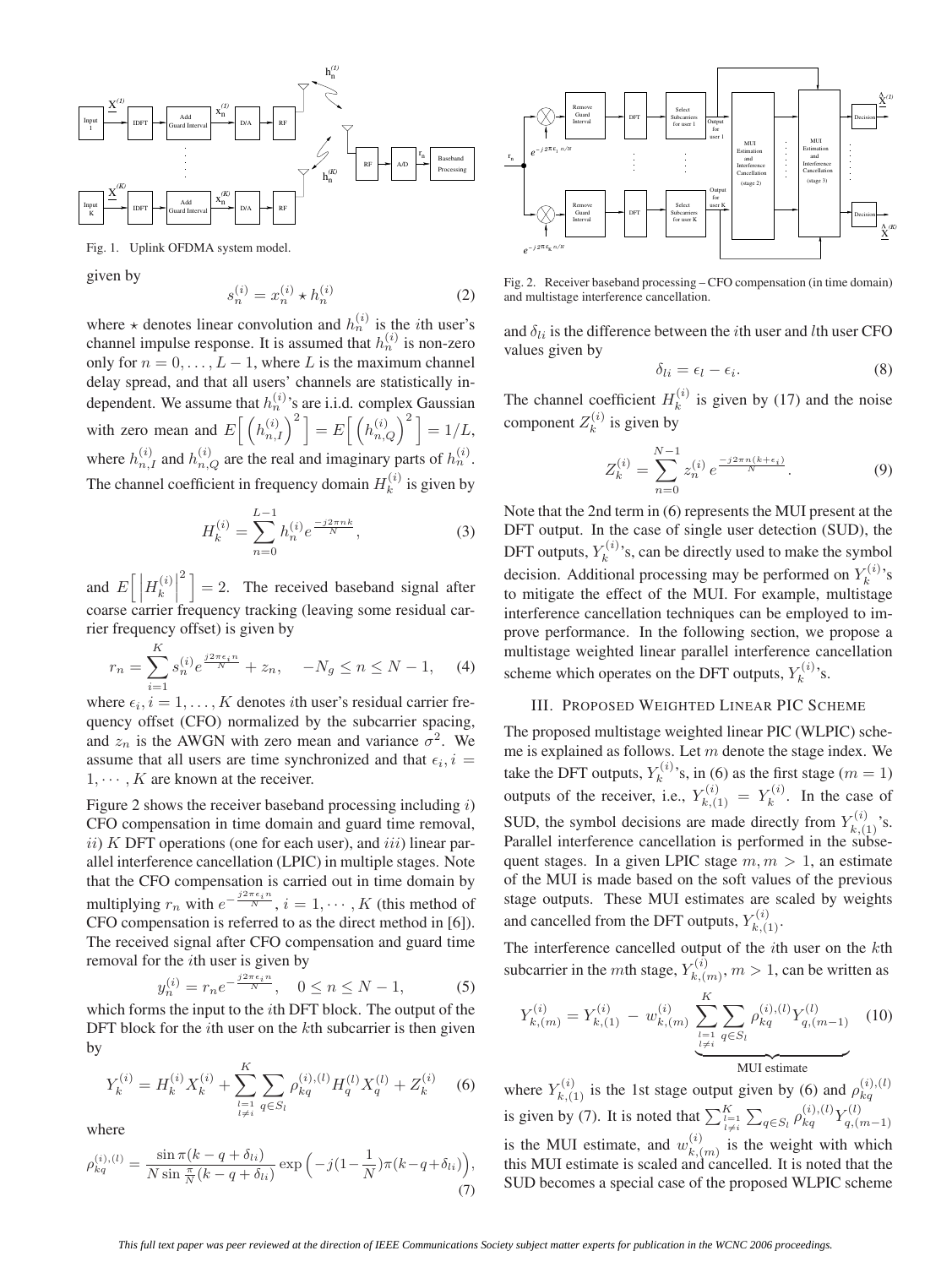for  $w_{k,(m)}^{(i)} = 0, \forall i, k, m$ . We call the WLPIC scheme with unity weights on all subcarriers (i.e.,  $w_{k,(m)}^{(i)} = 1, \forall i, k, m$ ) as<br>conventional LPIC (CLPIC) scheme. In the CLPIC scheme conventional LPIC (CLPIC) scheme. In the CLPIC scheme, the operations needed for choice of optimum weights and MUI scaling with these weights are avoided (because of unity weights). However, performance better than that of the CLPIC can be achieved by using optimum weights. We propose to obtain the optimum weights  $w_{k,(m)}^{(i),opt}$  by maximizing the aver-<br>age SIR at the *m*th stage output age SIR at the mth stage output.

In an uncoded system, the symbol decision for the ith user on the kth subcarrier at the output of the mth stage can be made based on the output  $Y_{k,(m)}^{(i)}$ . For example, the symbol decision at the *mth* stage output for the case of BPSK modulation can be obtained as

$$
\widehat{X}_{k,(m)}^{(i)} = \operatorname{sgn}\left(\mathcal{R}e\left(\overline{H_k^{(i)}}Y_{k,(m)}^{(i)}\right)\right),\tag{11}
$$

where  $H_k^{(i)}$  denotes the conjugate<sup>1</sup> of  $H_k^{(i)}$ . For the case of *M*-OA*M*/*M*-PSK modulation symbol decision can be made  $M$ -QAM/ $M$ -PSK modulation, symbol decision can be made using the minimum Euclidean distance rule. In a coded system, the  $Y_{k,(m)}^{(i)}$ 's are fed to the decoder.

# IV. SIR ANALYSIS

Here, we derive expressions for the average SIR at the output of the 2nd and 3rd stages of the proposed WLPIC scheme. Also, we will use the derived average SIR expressions to obtain closed-form expressions for the optimum weights  $w_{k,(m)}^{(i),opt}$ .

It is noted that the average output SIR on a given subcarrier will depend on several things including number of users, channel impulse response, number of subcarriers, CFO values, and type of subcarrier allocation. Here, we consider two types of subcarrier allocation, namely,  $a)$  interleaved allocation and b) block allocation. In block allocation, a consecutive block of subcarriers are alloted to one user, the next block to another user, and so on. In interleaved allocation, the subcarriers of each user are uniformly interleaved with the subcarriers assigned to the other users.

#### *A. Average SIR at the 2nd Stage Output*

From (10), the weighted interference cancelled output of the 2nd stage  $(m = 2)$  for the *i*th user on the *k*th subcarrier can be written as

$$
Y_{k,(2)}^{(i)} = H_k^{(i)} X_k^{(i)} \left( 1 - w_{k,(2)}^{(i)} \sum_{\substack{l=1 \ l \neq i}}^K \sum_{q \in S_l} \rho_{kq}^{(i),(l)} \rho_{qk}^{(l),(i)} \right) + I_2 + N_2,
$$
  
where (12)

$$
I_2 = \sum_{l=1}^K \sum_{\substack{p \in S_l \\ p \neq k}} H_p^{(l)} X_p^{(l)} \left[ \rho_{kp}^{(i),(l)} \left( 1 - w_{k,(2)}^{(i)} \right) \right]
$$

$$
-w_{k,(2)}^{(i)}\sum_{\substack{u=1\\u\neq i,l}}^K\sum_{v\in S_u}\rho_{kv}^{(i),(u)}\rho_{vp}^{(u),(l)}\bigg],\tag{13}
$$

$$
N_2 = Z_k^{(i)} - w_{k,(2)}^{(i)} \sum_{\substack{l=1 \ l \neq i}}^K \sum_{q \in S_l} \rho_{kq}^{(i),(l)} Z_q^{(l)}.
$$
 (14)

The terms  $I_2$  and  $N_2$  in (13) and (14) represent the interference and noise terms introduced due to imperfect cancellation in using the soft output values from the first stage. After coherent combining using  $H_k^{(i)}$ , the final output is given by

$$
\overline{H_k^{(i)}} Y_{k,(2)}^{(i)} = \left| H_k^{(i)} \right|^2 X_k^{(i)} \left( 1 - w_{k,(2)}^{(i)} \sum_{\substack{l=1 \ l \neq i}}^K \sum_{q \in S_l} \rho_{kq}^{(i),(l)} \rho_{qk}^{(l),(i)} \right) + I_2' + N_2', \tag{15}
$$

where  $I_2' = H_k^{(i)} I_2$  and  $N_2' = H_k^{(i)} N_2$ .

Considering the  $H_k^{(i)} H_p^{(l)}$  factor in  $I_2$ , it is noted that the channel coefficients on subcarriers of different users il and channel coefficients on subcarriers of different users i1 and i2,  $H_{k1}^{(i1)}$  and  $H_{k2}^{(i2)}$ ,  $k1 \in S_{i1}$ ,  $k2 \in S_{i2}$ ,  $i1 \neq i2$ , are un-<br>correlated because all users' channels are assumed to be incorrelated because all users' channels are assumed to be independent. However, from (3), it can be seen that the channel coefficients on different subcarriers of the same user i,  $H_{k_1}^{(i)}$ and  $H_{k2}^{(i)}$ ,  $k1, k2 \in S_i$ , are correlated. Also, this correlation depends on the subcarrier allocation. Handling the correlation between  $H_{k1}^{(i)}$  and  $H_{k2}^{(i)}$  in the SIR analysis is tedious. Therefore, to simplify the analysis, we assume that  $H_{k1}^{(i)}$  and  $H_{k2}^{(i)}$  $H_{k2}^{(i)}$  are uncorrelated. Accordingly, the variance of  $I'_2$ ,  $\sigma_{I'_2}^2$ , can be obtained as

$$
\sigma_{I'_2}^2 = |H_k^{(i)}|^2 \sigma_{I_2}^2 \tag{16}
$$

 $N_2$  (18)

where 
$$
\sigma_I^2
$$

$$
\sigma_{I_2}^2 = 2 \sum_{l=1}^{K} \sum_{\substack{p \in S_l \\ p \neq k}} \left| \rho_{kp}^{(i),(l)} \left( 1 - w_{k,(2)}^{(i)} \right) \right|
$$

$$
- w_{k,(2)}^{(i)} \sum_{\substack{u=1 \\ u \neq i,l}}^{K} \sum_{v \in S_u} \rho_{kv}^{(i),(u)} \rho_{vp}^{(u),(l)} \right|^2, \qquad (17)
$$

and the variance of  $N'_2$ ,  $\sigma_{N'_2}^2$ , can be obtained as

where  $\sigma$ 

$$
\mathcal{E}_{N_2}^2 = 2\sigma^2 \left( N + 2N \left( w_{k,(2)}^{(i)} \right)^2 \sum_{\substack{l=1 \ l \neq i}}^K \sum_{q \in S_l} \left| \rho_{kq}^{(i),(l)} \right|^2 + \left( w_{k,(2)}^{(i)} \right)^2 \sum_{\substack{l=1 \ l \neq i}}^K \sum_{q \in S_l} \sum_{\substack{u=1 \ u \neq i, l}}^K \sum_{v \in S_u} \rho_{kq}^{(i),(l)} \overline{\rho_{kv}^{(i),(u)}} \eta_{qv}^{(l),(u)} + \mathcal{R}e \left[ 2w_{k,(2)}^{(i)} \sum_{\substack{l=1 \ l \neq i}}^K \sum_{q \in S_l} \rho_{kq}^{(i),(l)} \eta_{qk}^{(l),(i)} \right] \right),
$$
\n(19)

 $\sigma_{N_2'}^2$  =  $\left| H_k^{(i)} \right|^2 \sigma_N^2$ 

and

$$
\eta_{qk}^{(l),(i)} = E\left[Z_q^{(l)}\overline{Z_k^{(i)}}\right] = \sum_{n=0}^{N-1} e^{\frac{-j2\pi n(\epsilon_l - \epsilon_i + k - q)}{N}}.
$$
 (20)

The average SIR on the kth subcarrier of the *i*th user at the output of the 2nd stage,  $SIR_{k,(2)}^{(i)}$ , can then be obtained as

$$
SIR_{k,(2)}^{(i)} = \frac{2\left(1 - w_{k,(2)}^{(i)}\sum_{\substack{l=1\\l \neq i}}^K \sum_{q \in S_l} \rho_{kq}^{(i),(l)} \rho_{qk}^{(l),(i)}\right)^2}{\sigma_{I_2}^2 + \sigma_{N_2}^2} \tag{21}
$$

# *B. Average SIR at the 3rd Stage Output*

The soft values of the interference cancelled outputs of the different users from the 2nd stage,  $Y_q^{(l)}$ ,  $l \neq i, q \in S_l$ , are used to reconstruct (estimate) the MUI on the kth subcarrier of the desired user  $i$  in the 3rd stage. The MUI estimates are

*This full text paper was peer reviewed at the direction of IEEE Communications Society subject matter experts for publication in the WCNC 2006 proceedings.*

 $1$ We will use 'overline' to denote conjugate operation.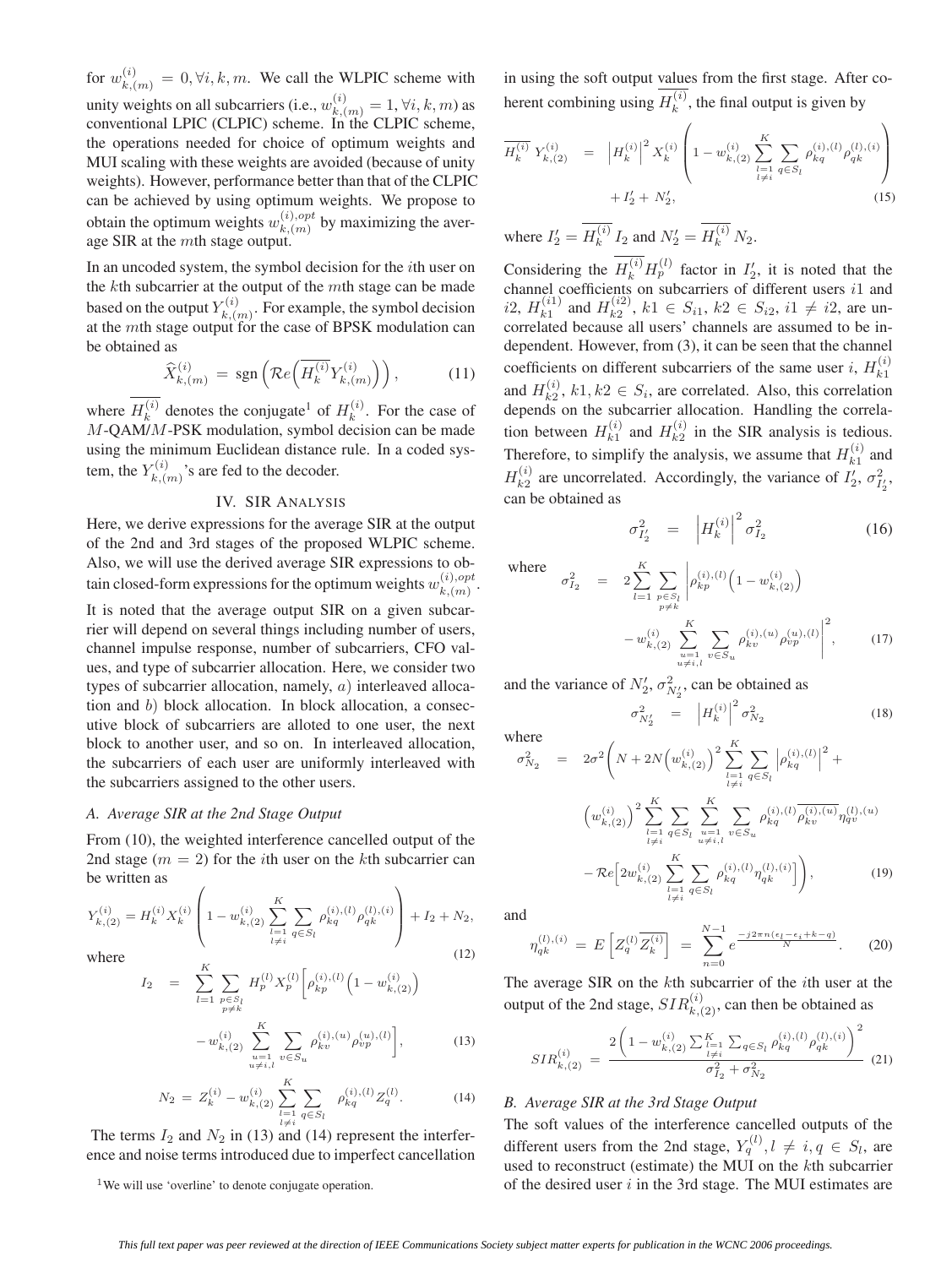weighted by  $w_{k,(3)}^{(i)}$  and cancelled. Accordingly, the weighted interference cancelled output of the 3rd stage,  $Y_{k,(3)}^{(i)}$ , is given by by

where

$$
Y_{k,(3)}^{(i)} = H_k^{(i)} X_k^{(i)} F + I_3 + N_3,
$$
\n
$$
F = 1 - w_{k,(3)}^{(i)} \sum_{\substack{l=1, \ l \neq i}}^K \sum_{q \in S_l} \rho_{kq}^{(i),(l)} \left( \rho_{qk}^{(l),(i)} \left( 1 - w_{q,(2)}^{(l)} \right) \right)
$$
\n(22)

$$
- w_{q,(2)}^{(l)} \sum_{u=1}^{K} \sum_{v \in S_u} \rho_{qv}^{(l),(u)} \rho_{vk}^{(u),(i)},
$$
\n
$$
N_3 = Z_k^{(i)} - w_{k,(3)}^{\sum K} \sum_{v \in S_u} \rho_{ka}^{(i),(l)} \left( Z_q^{(l)} \right)
$$
\n(23)

$$
N_3 = Z_k^{(i)} - w_{k,(3)}^{(i)} \sum_{\substack{l=1 \ l \neq i}}^{\infty} \sum_{q \in S_l} \rho_{kq}^{(i),(l)} \left( Z_q^{(l)} \right)
$$

$$
- w_{q,(2)}^{(l)} \sum_{u=1}^K \sum_{\substack{n \in S_u}} \rho_{qv}^{(l),(u)} Z_v^{(u)} \right). \tag{24}
$$

$$
I_{3} = \sum_{l=1}^{K} \sum_{\substack{q \in S_{l} \\ q \neq k}} H_{q}^{(l)} X_{q}^{(l)} \rho_{kq}^{(l), (l)}
$$
  

$$
\cdot \left[ \left( 1 - w_{k,(3)}^{(i)} \left( 1 - w_{q,(2)}^{(l)} \sum_{\substack{u=1 \\ u \neq l}}^{K} \sum_{v \in S_{u}} \rho_{qv}^{(l), (u)} \rho_{vq}^{(u), (l)} \right) \right) \right]
$$

$$
- w_{k,(3)}^{(i)} \sum_{\substack{u=1 \\ u \neq i, l}}^{K} \sum_{v \in S_{u}} \rho_{kv}^{(l), (u)} \left( \rho_{vq}^{(u), (l)} \left( 1 - w_{v,(2)}^{(u)} \right) \right)
$$

$$
- w_{v,(2)}^{(u)} \sum_{\substack{n=1 \\ n \neq u, l}}^{K} \sum_{s \in S_{n}} \rho_{vs}^{(u), (n)} \rho_{sq}^{(n), (l)} \right), \tag{25}
$$

After coherent combining using  $\overline{H_k^{(i)}}$ , the final output is

$$
\overline{H_k^{(i)}} Y_{k,(3)}^{(i)} = \left| H_k^{(i)} \right|^2 X_k^{(i)} F + I'_3 + N'_3, \tag{26}
$$

where  $I_3' = H_k^{(i)} I_3$  and  $N_3' = H_k^{(i)} N_3$ . Again, assuming that  $H_{k1}^{(i)}$  and  $H_{k2}^{(i)}$  are uncorrelated, we can obtain the variance of  $N'_3$ ,  $\sigma_{N'_3}^2$ , and the variance of  $I'_3$ ,  $\sigma_{I'_3}^2$ , respectively, as

$$
\sigma_{N'_3}^2 = |H_k^{(i)}|^2 \sigma_{N_3}^2, \qquad (27)
$$

where

$$
\begin{array}{rcl} \textbf{WILPE} & \sigma^2_{N_3} & = & 2\sigma^2 \left[ N\left(1+w_{k,(3)}^{(i)}\sum\limits_{l=1}^K\sum\limits_{q\in S_l}\rho_{kq}^{(i),(l)}w_{q,(2)}^{(l)}\rho_{qk}^{(l)}\right)^2 \right. \\ & & \left. + N(w_{k,(3)}^{(i)})^2\sum\limits_{u=1}^K\sum\limits_{r\in S_u}\left|\left(-\rho_{kr}^{(j),(u)}+\sum\limits_{l=1}^K\sum\limits_{q\in S_l}\rho_{kq}^{(i),(l)}\rho_{qr}^{(l),(i)}w_{q,(2)}^{(l)}\right)\right|^2 \right. \\ & & \left. + (w_{k,(3)}^{(i)})^2\sum\limits_{u=1}^K\sum\limits_{r\in S_u}\sum\limits_{c=1}^K\sum\limits_{v\in S_c}\left(-\rho_{kr}^{(i),(u)}+\sum\limits_{l=1}^K\sum\limits_{q\in S_l}\rho_{kq}^{(i),(l)}\rho_{qr}^{(l),(i)}w_{q,(2)}^{(l)}\right)\right]^2 \\ & & \cdot \left(-\rho_{kv}^{(i),(c)}+\sum\limits_{l=1}^K\sum\limits_{q\in S_l}\rho_{kq}^{(i),(l)}\rho_{qk}^{(l),(i)}w_{q,(2)}^{(l)}\right)\eta_{rv}^{(u),(c)} \right. \\ & & \left. + N(w_{k,(3)}^{(i)})^2\sum\limits_{r\in S_i}\left|\sum\limits_{l=1}^K\sum\limits_{q\in S_l}\rho_{kq}^{(i),(l)}\rho_{qr}^{(l),(i)}w_{q,(2)}^{(l)}\right|^2 \right. \\ & & \left. + 2w_{k,(3)}^{(i)}\pi e\left(\sum\limits_{u=1}^K\sum\limits_{r\in S_u}\sum\limits_{v\in S_i}\left(-\rho_{kr}^{(i),(u)}+\sum\limits_{l=1}^K\sum\limits_{q\in S_l}\rho_{kq}^{(i),(l)}\rho_{qr}^{(l),(i)}w_{q,(2)}^{(l)}\right)\right. \\ & & \left. + 2w_{k,(3)}^{(i)}\pi e\left(\sum\limits_{u=1}^K\sum\limits_{r\in S_u}\sum\limits_{v\in S_i}\left(-\rho_{kr}^{(i),(u)}+\sum\limits_{l=1}^K
$$



Fig. 3. Average SIR of the 1st user at the 2nd stage output of the proposed WLPIC scheme as a function of the weight on the 1st subcarrier,  $w_{1,(2)}^{(1)}$ .<br> $W = 4$ ,  $N = 32, 16$  OAM,  $[\epsilon_1, \epsilon_2, \epsilon_3, \epsilon_4] = [0, 1, 0, 2, 0, 25, 0, 15]$  $K = 4, N = 32, 16$ -QAM,  $[\epsilon_1, \epsilon_2, \epsilon_3, \epsilon_4] = [-0.1, 0.3, 0.25, -0.15].$ SNR = 25 dB, Interleaved and block allocation. Analysis vs simulation. and

$$
\sigma_{I'_3}^2 = |H_k^{(i)}|^2 \sigma_{I_3}^2 \tag{29}
$$

where

 $\epsilon$ 

$$
I_{3}^{2} = 2 \sum_{l=1}^{K} \sum_{\substack{q \in S_{l} \\ q \neq k}} \left| \rho_{kq}^{(i),(l)} \left[ \left( 1 - w_{k,(3)}^{(i)} \left( 1 - w_{q,(2)}^{(l)} \sum_{\substack{u=1 \\ u \neq l}}^{K} \sum_{v \in S_{u}} \rho_{qv}^{(l),(u)} \rho_{vq}^{(u),(l)} \right) \right) \right|
$$
  
- 
$$
w_{k,(3)}^{(i)} \sum_{\substack{u=1 \\ u \neq i,l}}^{K} \sum_{v \in S_{u}} \rho_{kv}^{(l),(u)} \left( \rho_{vq}^{(u),(l)} \left( 1 - w_{v,(2)}^{(u)} \right) \right)
$$
  
- 
$$
w_{v,(2)}^{(u)} \sum_{\substack{n=1 \\ n \neq u,l}}^{K} \sum_{s \in S_{n}} \rho_{vs}^{(u),(n)} \rho_{sq}^{(n),(l)} \right) \Big|^{2}, \qquad (30)
$$

As before, the average SIR on the kth subcarrier of the ith user at the 3rd stage output,  $SIR_{k,(3)}^{(i)}$ , can be obtained as

$$
SIR_{k,(3)}^{(i)} = \frac{2F^2}{\sigma_{I_3}^2 + \sigma_{N_3}^2}.
$$
\n(31)

# *C. SIR Results and Discussions*

In Fig. 3, we plot the average SIR at the output of the 2nd stage as a function of weights  $w_{k,(2)}^{(i)}$  obtained through both analysis (Eqn. 21) as well as simulations. The system naanalysis (Eqn. 21) as well as simulations. The system parameters considered are:  $N = 32, K = 4, \{\epsilon_1, \epsilon_2, \epsilon_3, \epsilon_4\}$ [-0.1, 0.3, 0.25, -0.15], and SNR=25 dB. The channel model used is a one sample spaced two-ray equal-gain Rayleigh fading model. Average SIR for both block allocation as well as interleaved allocation are plotted.

The following observations can be made from Fig. 3. First, for the considered channel model and system parameters, block allocation results in a higher output SIR than interleaved allocation. Second, the match between the analytical SIR and simulated SIR is quite good implying that the uncorrelated assumption on  $H_k^{(i)}$ 's is reasonable. Third, the maximum average output SIR occurs at an optimum weight (maximum SIR of about 15 dB at  $w_{k,(2)}^{(i)} \approx 0.7$  for interleaved allocation and a maximum SIR of about 21 dB at  $w_{k,(2)}^{(i)} \approx 0.6$  for block allocation). This implies that the average SIR expressions in (21) and (31) can be maximized to obtain optimum weights.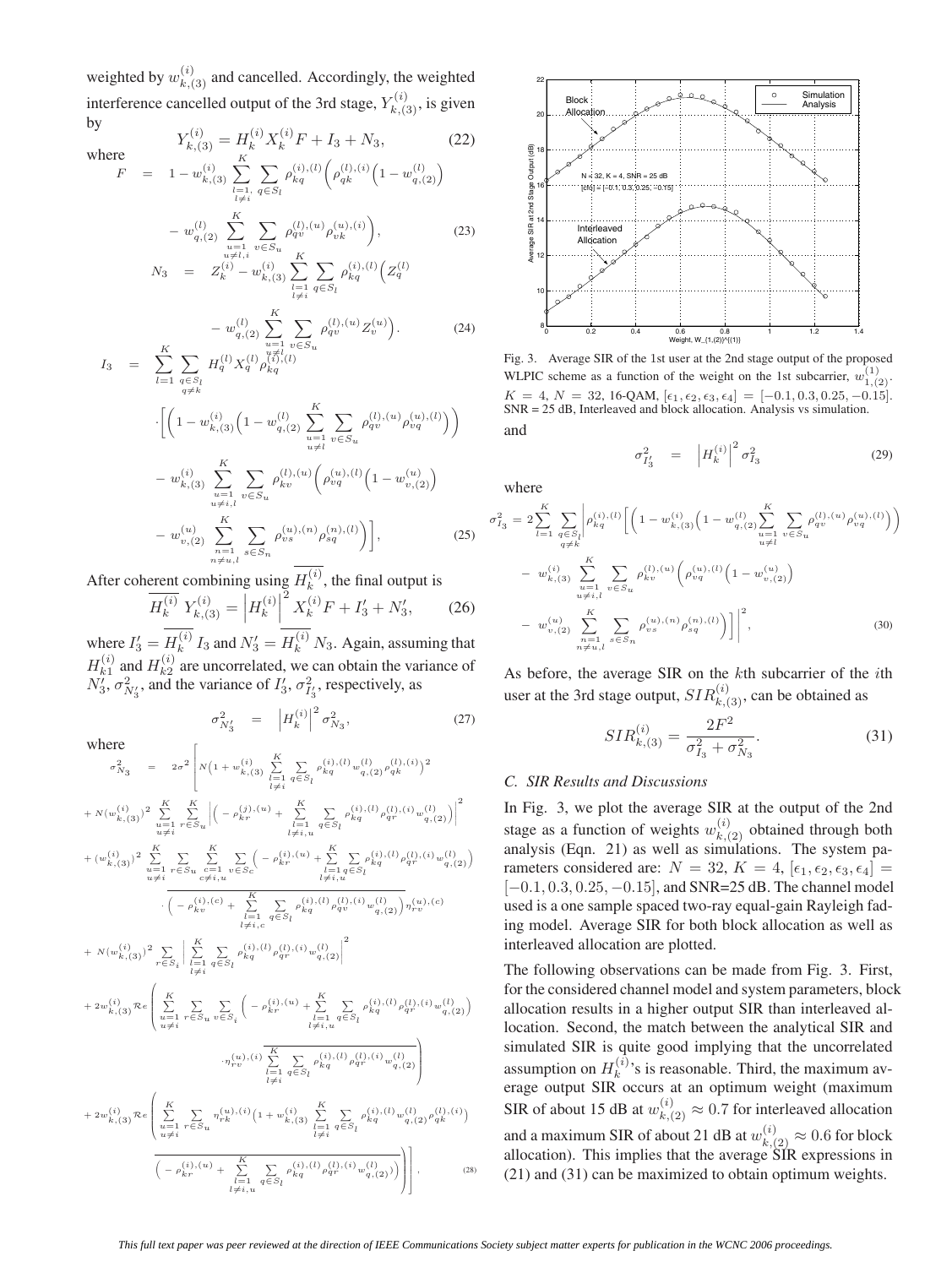### V. OPTIMUM WEIGHTS IN CLOSED-FORM

# *A.*  $w_{k,(2)}^{(i), opt}$  in Closed-form

An expression for the optimum weights  $w_{k,(2)}^{(i), opt}$  can be obtained by differentiating (21) w.r.t.  $w_{k,(2)}^{(i)}$  and equating to zero. Accordingly, we obtain the expression for  $w_{k,(2)}^{(i),(opt)}$  as

$$
w_{k,(2)}^{(i), opt} = -\frac{(\beta_1 + 2\beta_2\beta_3)}{(\beta_1\beta_2 + 2\beta_4)},
$$
\n(32)

where

$$
\beta_1 = \alpha_1 - \sigma^2 \Big( \alpha_6 + \alpha_7 \Big), \qquad \beta_2 = \sum_{\substack{l=1 \ l \neq i}}^{\infty} \sum_{q \in S_l} \rho_{kq}^{(i), (l)} \rho_{qk}^{(l), (i)},
$$
  

$$
\beta_3 = \alpha_2 + \sigma^2 N, \qquad \beta_4 = \alpha_3 + \sigma^2 \Big( N \alpha_4 + \alpha_5 \Big),
$$
  

$$
\alpha_1 = 2 \sum_{u=1}^K \sum_{\substack{r \in S_u \\ r \neq k}} \Big| \rho_{kr}^{(i), (u)} \Big|^2 + 2 \Re \Big[ \sum_{u=1}^K \sum_{\substack{r \in S_u \\ r \neq k}} \sum_{l=1}^K \sum_{q \in S_l} \rho_{kq}^{(i), (l)} \rho_{qr}^{(l), (u)} \Big],
$$
  

$$
\alpha_3 = \sum_{u=1}^K \sum_{\substack{r \in S_u \\ r \neq k}} \Big| \Big( \rho_{kr}^{(i), (u)} + \sum_{\substack{l=1 \ l \neq i, u}}^K \sum_{q \in S_l} \rho_{kq}^{(i), (l)} \rho_{qr}^{(l), (u)} \Big) \Big|^2,
$$
  

$$
\alpha_2 = \sum_{u=1}^K \sum_{\substack{r \in S_u \\ r \neq k}} \Big| (\rho_{kr}^{(i), (u)} \Big)^2, \qquad \alpha_4 = \sum_{\substack{l=1 \ l \neq i}}^K \sum_{q \in S_l} \Big| \rho_{kq}^{(i), (l)} \Big|^2.
$$
  

$$
\alpha_5 = \sum_{\substack{l=1 \ l \neq i}}^K \sum_{q \in S_l} \sum_{\substack{c=1 \ c \neq i, l}}^K \sum_{v \in S_c} \rho_{kq}^{(i), (l)} \overline{\rho_{kv}^{(i), (c)}} \eta_{qv}^{(l), (c)},
$$
  

$$
\alpha_6 = \Re \Big[ \sum_{\substack{l=1 \ l \neq i}}^K \sum_{q \in S_l} \rho_{kq}^{(i), (l)} \eta_{qk}^{(l), (i)} \Big].
$$

*B.*  $w_{k,(3)}^{(i), opt}$  in Closed-form

Similarly, by differentiating (31) w.r.t.  $w_{k,(3)}^{(i)}$  and equating to zero, we obtain the expression for the optimum weights to zero, we obtain the expression for the optimum weights  $w_{k,(3)}^{(i),opt}$ , in closed-form, as

$$
w_{k,(3)}^{(i), opt} = -\frac{(\gamma_1 + 2\gamma_2\gamma_3)}{(\gamma_1\gamma_2 + 2\gamma_4)},
$$
\n(33)

where

$$
\begin{split} \gamma_1 &= 2\psi_{2b} + \sigma^2 \Big( 2N\psi_{4a} + 2\psi_{4f} + 2\psi_{4g} \Big), \quad \gamma_3 = \psi_{2c} + N\sigma^2, \\ \gamma_2 &= \sum_{\substack{l=1, \\ l \neq i}}^K \sum_{q \in S_l} \rho_{kq}^{(i),(l)} \Big[ \rho_{qk}^{(l),(i)} \big( 1 - w_{q,(2)}^{(l)} \big) - w_{q,(2)}^{(l)} \sum_{\substack{n=1 \\ n \neq l, i}}^K \sum_{s \in S_n} \rho_{qs}^{(l),(n)} \rho_{sk}^{(n),(l)} \Big], \\ \gamma_4 &= \psi_{2a} + \sigma^2 \Big( N\psi_{4a}^2 + N\psi_{4b} + \psi_{4c} + N\psi_{4d} + 2\psi_{4a}\psi_{4f} \Big), \\ \psi_{2c} &= \sum_{u=1}^K \sum_{\substack{r \in S_u}} \Big| \rho_{kr}^{(i),(u)} \Big|^2, \quad \psi_{4a} = \sum_{\substack{l=1 \\ l \neq i}}^K \sum_{q \in S_l} \rho_{kq}^{(i),(l)} w_{q,(2)}^{(l)} \rho_{qk}^{(l),(i)}, \\ \psi_{2a} &= \sum_{\substack{n=1 \\ r \neq k}}^K \sum_{\substack{r \in S_u \\ r \neq k}} \Big| \rho_{kr}^{(i),(u)} \Big( 1 - w_{r,(2)}^{(u)} \sum_{\substack{n=1 \\ n \neq u}}^K \sum_{s \in S_n} \rho_{rs}^{(u),(n)} \rho_{sr}^{(n),(u)} \Big) \\ \psi_{2b} &= \sum_{u=1}^K \sum_{\substack{r \in S_u \\ r \neq k}}^K \Big( - \Big| \rho_{kr}^{(j),(u)} \Big( 1 - w_{r,(2)}^{(l)} \Big) w_{q,(2)}^{(l)} \sum_{\substack{n=1 \\ n \neq l, u}}^K \sum_{s \in S_n} \rho_{qs}^{(l),(n)} \rho_{sr}^{(n),(u)} \Big) \Big|^2 \\ & \psi_{2b} &= \sum_{u=1}^K \sum_{\substack{r \in S_u \\ r \neq k}}^K \Big( - \Big| \rho_{kr}^{(j),(u)} \Big|^2 \Big( 1 - w_{r,(2)}^{(u)} \sum_{
$$



Fig. 4. Average SIR as a function of subcarrier index, k, for different detectors.  $N = 32, K = 4, [\epsilon_1, \epsilon_2, \epsilon_3, \epsilon_4] = [-0.1, 0.3, 0.25, -0.15].$ No noise ( $\sigma^2 = 0$ ). Interleaved allocation. Analysis.

$$
\begin{split} \psi_{2c} &= \sum_{u=1}^{K}\sum_{\substack{r \in S_{u} \\ r \neq k}}\left|\rho_{kr}^{(i),(u)}\right|^{2}, \quad \psi_{4a} = \sum_{\substack{l=1 \\ l \neq i}}^{K}\sum_{\substack{q \in S_{l} \\ q \in S_{l}}} \rho_{kq}^{(i),(l)}w_{q,(2)}^{(l)}\rho_{qk}^{(l),(i)},\\ \psi_{4c} &= \sum_{\substack{u=1 \\ u \neq i}}^{K}\sum_{\substack{r \in S_{u} \\ c \neq i, u}}\sum_{\substack{c=1 \\ c \neq i, u}}^{K}\sum_{\substack{v \in S_{c} \\ e \in S_{l}}} \left(-\rho_{kr}^{(i),(u)} + \sum_{\substack{l=1 \\ l \neq i, u}}^{K}\sum_{\substack{q \in S_{l} \\ q \in S_{l}}} \rho_{kq}^{(i),(l)}\rho_{qk}^{(l),(i)}w_{q,(2)}^{(l)}\right)\\ &\cdot \left(-\rho_{kv}^{(i),(c)} + \sum_{\substack{l=1 \\ l \neq i, c}}^{K}\sum_{\substack{q \in S_{l} \\ q \in S_{l}}} \rho_{kq}^{(i),(l)}\rho_{qv}^{(l),(i)}w_{q,(2)}^{(l)}\right)\eta_{rv}^{(m),(c)},\\ \psi_{4d} &= \sum_{r \in S_{i}}\left|\sum_{\substack{l=1 \\ l \neq i}}^{K}\sum_{\substack{q \in S_{l} \\ q \in S_{l}}} \rho_{kq}^{(i),(l)}\rho_{qr}^{(l),(i)}w_{q,(2)}^{(l)}\right|^{2},\\ \psi_{4f} &= \mathcal{R}\mathbf{e}\left[\sum_{\substack{u=1 \\ u \neq i}}^{K}\sum_{\substack{r \in S_{u}}} \eta_{rv}^{(u),(i)}\left(-\rho_{kr}^{(i),(u)} + \sum_{\substack{l=1 \\ l \neq i, u}}^{K}\sum_{\substack{q \in S_{l} \\ l \neq i, u}} \rho_{kq}^{(i),(l)}\rho_{qr}^{(l),(i)}w_{q,(2)}^{(l)}\right)\right],\\ \psi_{4g} &= \mathcal{R}\mathbf{e}\left[\sum_{\substack{u=1 \\ u \neq i}}^{K}\sum_{\substack{r \in S_{u}}} \sum_{v \in S
$$

#### VI. RESULTS AND DISCUSSION

2 users  $[\epsilon_1, \epsilon_2, \epsilon_3, \epsilon_4] = [-0.1, 0.3, 0.25, -0.15]$ . In this section, we present the numerical and simulation results of the average SIR and BER performance of the proposed WLPIC scheme. The channel model used throughout this section is a one sample spaced two-ray equal-gain Rayleigh fading model. In Figs. 4 and **??**, we plot the analytically computed average SIR as a function of the subcarrier index  $k = 1, 2, \dots, N$  under no noise condition (i.e.,  $\sigma^2 = 0$ ) for a) SUD, b) 2nd and 3rd stages of the CLPIC scheme (i.e.,  $w_{k,(2)}^{(i)} = w_{k,(3)}^{(i)} = 1$ ), and *c*) 2nd and 3rd stages of the WLPIC scheme, for an uplink OFDMA system with  $N = 32$  subcarriers,  $K = 4$  users, and CFOs of the different

From Fig. 4 it can be seen that the SUD gives the least SIRs in all subcarriers since no interference cancellation is performed. When interference cancellation is performed using CLPIC scheme (where unity weights are used), the 2nd stage output SIR improves significantly compared to that of SUD. The CLPIC 3rd stage output SIR improves further compared to the CLPIC 2nd stage output SIR. The WLPIC scheme (where the optimized weights derived in Sec. V are used) performs

*,*